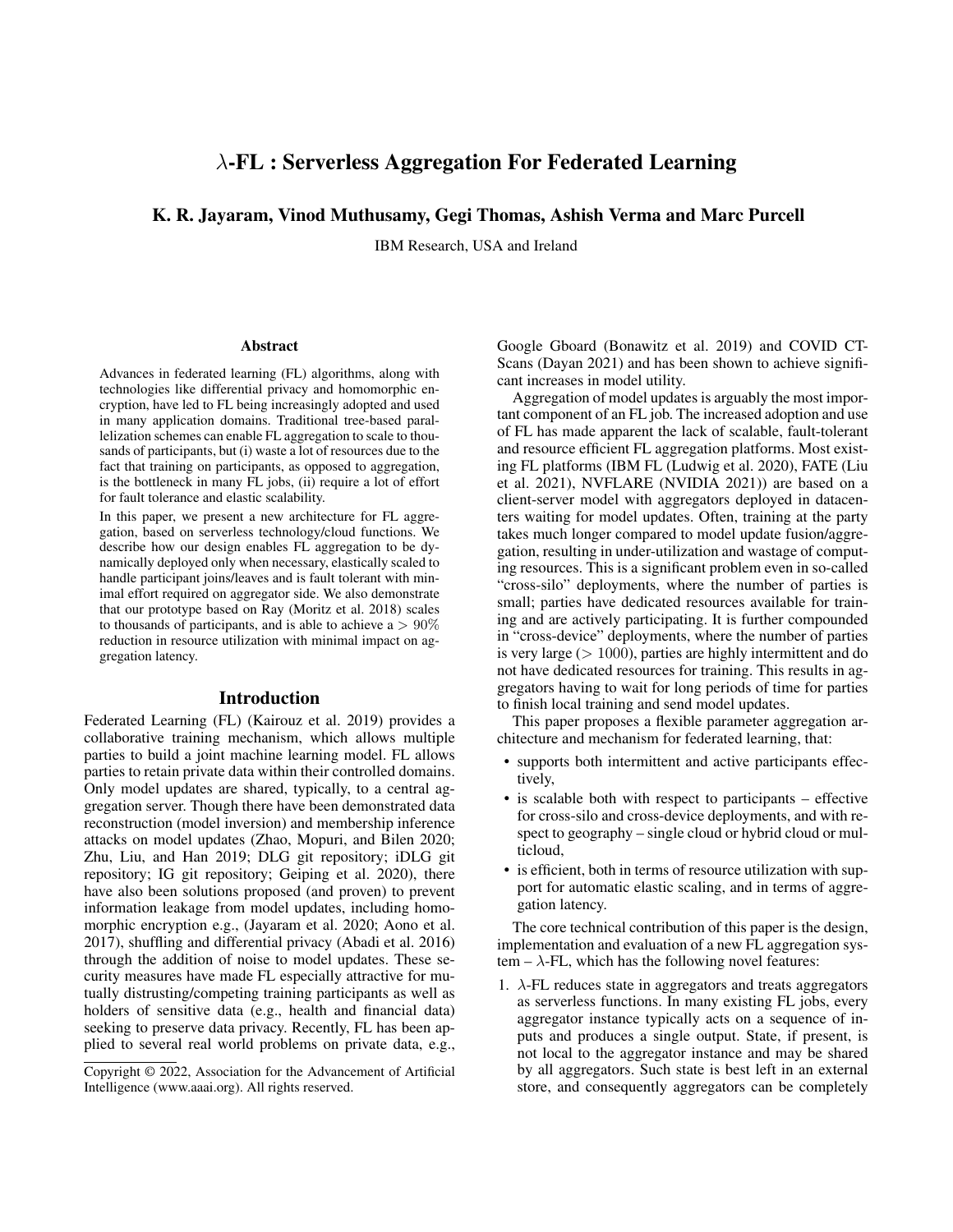stateless and hence, serverless. This is the case with most federated learning algorithms.

- 2.  $\lambda$ -FL leverages current serverless technologies to deploy and tear down aggregator instances dynamically in response to participant model updates. There is no reason to keep aggregators deployed all the time and simply "awaiting input".
- 3.  $\lambda$ -FL is implemented using the popular Ray (Moritz et al. 2018) distributed computing platform, and can run arbitrary Python code in aggregation functions, and use accelerators if necessary.
- 4.  $\lambda$ -FL uses NO long lived network connections anywhere, and instead uses a message queue to record the presence of model updates. With serverless functions, aggregator instances (at all levels) can appear when there are model updates, and be torn down when their work is finished. Aggregator outputs go back to the message queue, and aggregators (functions) are not coupled to each other.
- 5. Increased reliability and fault tolerance by reducing state in aggregators, eliminating persistent network connections between aggregators, and through dynamic load balancing of participants.

# FL Aggregation, Approaches and Problems

# FL Aggregation and Rounds

The federated learning process between parties most commonly uses a single aggregator, which can quickly become a bottleneck and impact the scalability of the FL platform/job. An aggregator would coordinate the overall process, communicate with the parties, and integrate the results of the training process. Most typically, for neural networks, parties would run a local training process on their training data, share the weights of their model with the aggregator, which would then aggregate the weight vectors of all parties using a fusion algorithm. Then, the merged/aggregated model is sent back to all parties for the next round of training.

An FL job thus proceeds over a number of fusion/synchronization rounds, determined by the batch size  $(B)$  used. Setting B to  $\infty$  means that each party trains on its entire local dataset before model fusion. For each round, a model update generated by a party is often intended to be ephemeral, but must be durably stored by the aggregator until model fusion is complete, and the aggregated model is durably stored. Model updates may be retained by each party according to its local data retention policy, but the default behavior on the aggregator side is to delete the model updates once the fused model is durably stored. If required by legal or audit regulations, or for model explainability, aggregators may store model updates long term with the permission of parties. Durable storage means reliable replicated distributed storage (like Cloud Object Stores).

# Cross-silo vs. Cross-device

Federated Learning is *typically* deployed in two scenarios: *cross-device* and *cross-silo*. The cross-device scenario involves a large number of parties  $(> 1000)$ , but each party



Figure 1: Hierarchical/Tree-based Aggregation

has a small number of data items, constrained compute capability, and limited energy reserve (e.g., mobile phones or IoT devices). They are highly unreliable/asynchronous and are expected to drop and join frequently. Examples include a large organization learning from data stored on employees' devices and a device manufacturer training a model from private data located on millions of its devices (e.g., Google Gboard (Bonawitz et al. 2019)). A trusted authority, which performs aggregation and orchestrates training, is typically present in a cross-device scenario.

Contrarily, in the cross-silo scenario, the number of parties is small, but each party has extensive compute capabilities (with stable access to electric power and/or equipped with hardware accelerators) and large amounts of data. The parties have reliable participation throughout the entire federated learning training life-cycle, but are more susceptible to sensitive data leakage. Examples include multiple hospitals collaborating to train a tumor detection model on radiographs, multiple banks collaborating to train a credit card fraud detection model, etc. In cross-silo scenarios, there often exists no presumed central trusted authority. The deployments often involve hosting aggregation in public clouds, or alternatively one of the parties acting as, and providing infrastructure for aggregation.

In FL, aggregation is typically provided as a service by one or two organizations, which are trusted by participants to faithfully aggregate model updates. Although recent research has explored peer-to-peer (P2P) aggregation and using blockchain to publish model updates, such techniques, in practice require participants to trust more intermediaries. P2P aggregation involves model updates passing through and visible to multiple entities, requiring participants to trust all of them. Model updates posted to blockchain distributed ledgers are typically public to all participants. Hence, aggregation in a datacenter/cloud, as a software service provided by an organization, is the predominant deployment mode.

#### Associativity of Aggregation

Given the differences in use cases, deployment environments and performance expectations, different FL aggregation architectures are used for cross-silo and cross-device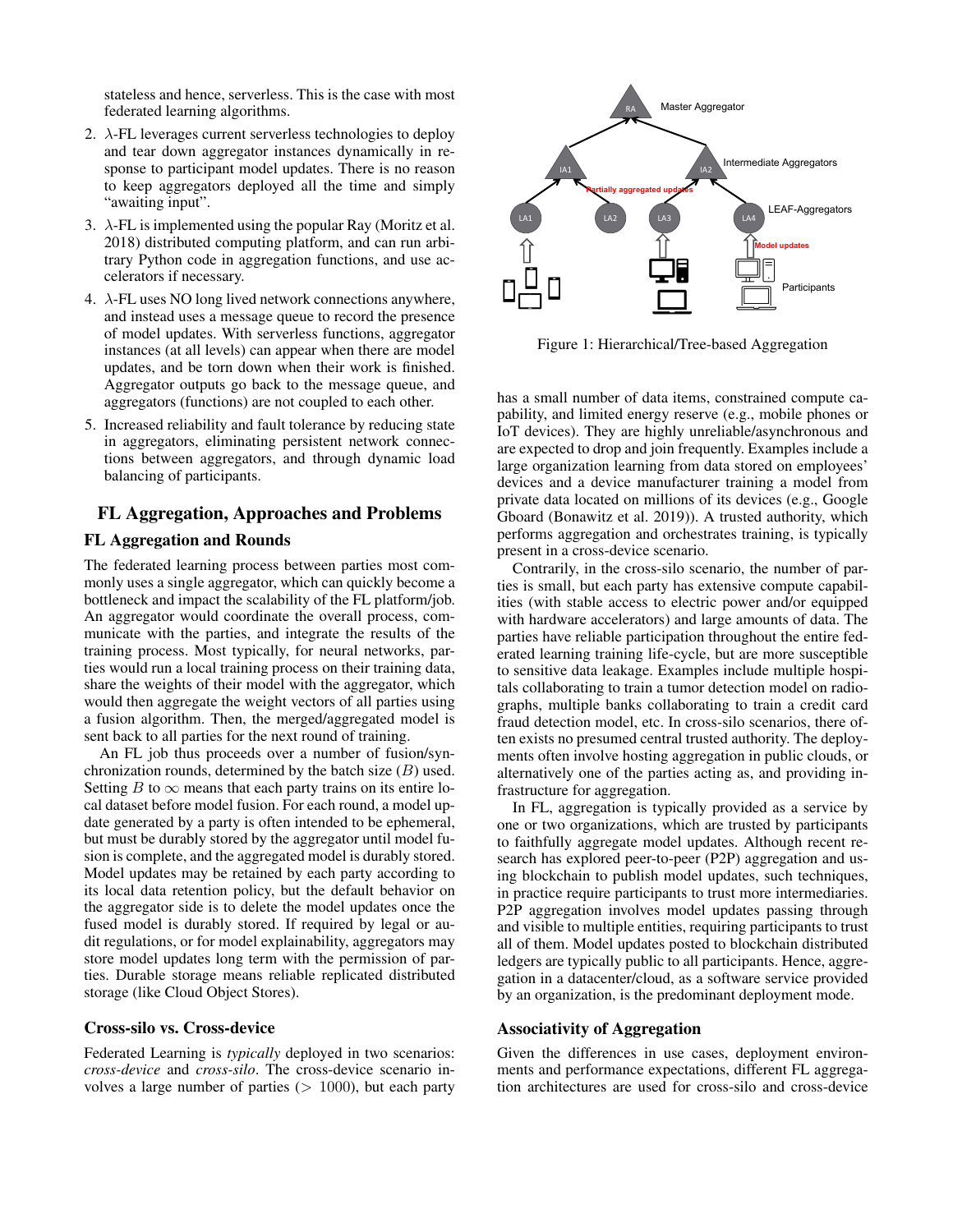FL.

In this scenario, given that the number of participants varies between FL jobs, and within a job (over time) as participants join and leave, horizontal scalability of FL aggregation software is vital. *Horizontally scalable* aggregation is only feasible if the aggregation operation is associative – assuming ⊕ denotes the aggregation of model updates (e.g., gradients)  $U_i$ ,  $\oplus$  is associative if  $U_1 \oplus U_2 \oplus U_3 \oplus U_4 \equiv$  $(U_1 \oplus U_2) \oplus (U_3 \oplus U_4)$ . Associativity enables us to partition participants among aggregator instances, with each instance responsible for handling updates from a subset of participants. The outputs of these instances must be further aggregated. A common design pattern in parallel computing (Kumar 2002) is to use tree-based or hierarchical aggregation in such scenarios, with a tree topology connecting the aggregator instances. The output of each aggregator goes to its parent for further aggregation.

### Hierarchical/Tree-based Aggregation

Establishing a tree-based aggregation topology starts by identifying the number of participants that can be comfortably handled by an aggregator instance. This is dependent on (i) size/hardware capability of the instance (CPU/RAM/GPU) and its network bandwidth. This matters irrespective of whether a single physical server or a virtual machine (VM) or a container hosts the instance, and (ii) the size of the model, which directly corresponds to the size of the model update and the memory/compute capabilities needed for aggregation. Assuming that each instance can handle  $k$  participants, a complete and balanced  $k$ -ary tree can be used;  $\lceil \frac{n}{k} \rceil$  leaf aggregators are needed to handle n participants, the tree will have  $O(\lceil \frac{n}{k} \rceil)$  nodes.

While a tree-based aggregation overlay is conceptually simple, it does involve significant implementation and deployment effort for fault tolerant aggregation. Typically, the aggregation service provider instantiates aggregator instances using virtual machines (VMs) or containers (e.g., Docker) and manages them using a cluster management system like Kubernetes. These instances are then arranged in the form of a tree, i.e., each instance is provided with the IP address/URL of its parent, expected number of child aggregators, credentials to authenticate itself to said parent and send aggregated model updates. Failure detection and recovery has to be implemented, and is typically done using heartbeats and timeouts, between each instance, its parents and children. Once faults happen, the service provider should typically take responsibility for recovering the instance, and communicating information about the recovered instance to its children for further communications. Things become complicated when an instance fails at the same time as one of its parent or child instances. In summary, the aggregation service provider has to maintain dedicated microservices to deploy, monitor and heal these aggregation overlays. Another issue, common in distributed software systems, that arises in this scenario is network partitions. Yet another factor, in geographically distributed settings, is that aggregator instances may live on different data centers and failure/partition detection and recovery can involve co-ordination between multiple cluster managers.

# "Idle Waiting" in Hierarchical Aggregation

Even if some technologies like Kubernetes pods and service abstractions are able to simplify a few of these steps, a more serious problem with tree-based aggregation overlays is that aggregator instances are "always on" waiting for updates, and this is extremely wasteful in terms of resource utilization and monetary cost. To see why keeping aggregators alive is wasteful, it is useful to consider that parties in FL can participate *actively* or *intermittently*.

- *Active* participation means that parties have dedicated resources to the FL job, and will promptly respond to aggregator messages. That is, for every synchronization round, once the aggregator sends the updated model, the party starts the next local training round and sends a (local) model update as soon as it is done. Active participation does not mean specific types of optimization algorithms are used. Generally, active participation is only seen in small scale FL jobs, and more often in cross-silo settings.
- *Intermittent* participation means that for every FL round, each party trains at its convenience; this may be when connected to power in the case of mobile phones, or when (local) resource utilization from other computations is low, or when there are no pending jobs with higher priority. In these scenarios, the aggregator expects to hear from the participant *eventually* (typically over a several hours or maybe once a day). Generally, FL, at scale involves intermittent participants.

To handle FL jobs across thousands of parties, the aggregation service provider must support intermittent parties effectively. Given that, for every round, parties may send model updates over an extended time period (hours), aggregators spend the bulk of their time waiting – most aggregations of model updates are simple arithmetic operations taking seconds. This wastes resources and increases aggregation cost. A tree-based aggregation overlay compounds resource wastage and cost.

Re-configuring tree-based aggregation overlays is also difficult. This is needed, for example, when midway through a job, a hundred (or a thousand) participants decide to join. Supporting them would require reconfiguration at multiple levels of the aggregation overlay. Reconfigurations are also necessary to scale down the overlay when participants leave. Thus, elasticity of aggregation is hard to achieve in the hierarchical setting.

# $\lambda$ -FL : Design and Implementation

The key motivation behind our design is to reduce state in aggregators to decouple aggregator instances. This enables said instances to execute as serverless functions, which are spawned only when model updates arrive, and are torn down when parties are busy training (no updates available to aggregate). An aggregation function instance can be triggered once a specific number of model updates are available; or multiple instances can be triggered once the expected number of model updates for the current FL round are available. Once aggregation is complete and the fused model is sent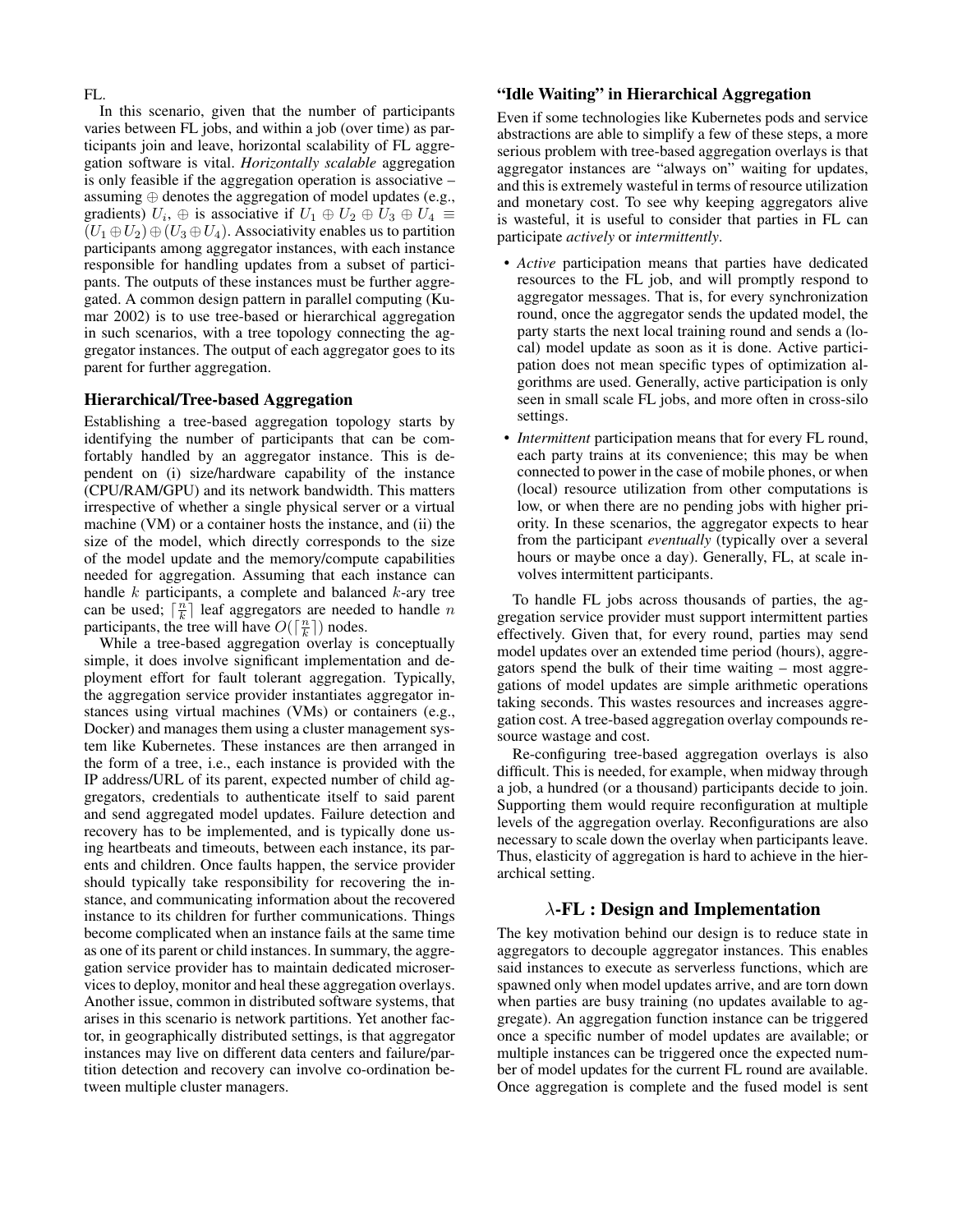back to the parties, all aggregator functions exit, releasing resources.



Figure 2:  $\lambda$ -FL System Architecture. Aggregators are executed as serverless functions.



Figure 3:  $\lambda$ -FL – Illustration of stepwise serverless aggregation

Aggregator functions are executed in containers on a cluster managed by Kubernetes, which multiplexes multiple workloads and enables the cluster to be shared by multiple FL jobs and/or other workloads. Also, since there is no static topology, more (or less) aggregator functions can be spawned depending on the number of parties (model updates), thereby handling party joins/leaves effectively. The challenge in executing aggregation as serverless functions, which are ephemeral and have no stable storage, is managing FL job state. We have determined that it is possible to split any associative aggregation operation into the following two components:

- 1. A (leaf aggregation) function implementing logic to fuse raw model/gradient updates  $U_i$  from a group of k parties to generate a partially aggregated model update  $U_k$ . For example, in the case of FedSGD or FedAvg (McMahan et al. 2017a,b) where fusion involves simple gradient averaging of gradients, this function would take  $k_i$  gradient update vectors and return the sum  $S_i$  of these vectors along with  $k_i$ . That is,  $U_{k_i} = (S_i, k_i)$
- 2. An (intermediate aggregation) function implementing logic to further aggregate partially aggregated model updates  $(U_k)$ , in stages, to produce the final aggregated model update  $(U_F)$ . In the case of FedSGD or FedAvg,

this function would aggregate (add up) multiple  $(S_i, k_i)$ . If all expected model updates have arrived from  $n$  parties, i.e., if  $\sum_i k_i$  equals n, then the final fused gradient update is  $\frac{1}{n} \sum_i S_i$ .

We note that such decomposition is fundamental even for hierarchical aggregation to work;  $\lambda$ -FL takes associativity one step further. We also note that splitting aggregation into leaf and intermediate functions makes the logic simpler. It is also possible to have a single serverless function that can operate on both raw updates and partially fused updates; doing that will increase the complexity of the function. For this decoupling split to work,  $\lambda$ -FL employs the following components:

Party-Aggregator Communication This is done using a distributed message queue (Kafka). Kafka is a topic-based message queue offering standard publish/subscribe semantics. That is, each queue has a "name", and multiple distributed entities can write to (publish) and read from (subscribe to) it. Kafka enables us to set a replication level per queue, which ensures durability of messages between the aggregator instances and parties. For each FL job (with an identifier JobID, two queues are created at deployment time – JobID-Agg and JobID-Parties. Only the aggregator can publish to JobID-Agg and all parties subscribe to it. Any party can publish to JobID-Parties but only the aggregator can both publish to and read from it. This ensures that model updates sent to JobID-Parties are private and do not leak to other parties. When the job starts, the aggregator publishes the initial model on JobID-Agg; parties can then download the model and start training. At the end of each job round, parties publish their model updates to JobID-Parties. *Inter-Aggregator Communication,* is also handled using Kafka. Partially fused model updates are published by aggregation functions into Kafka, and can trigger further function invocations.

Aggregation Trigger. For serverless functions to execute, they must be triggered by some event.  $\lambda$ -FL provides several flexible and configurable triggers. The simplest one triggers an aggregation function for every  $k$  updates published to JobID-Parties. For FL jobs that use a parameter server for model updates, it is possible in  $\lambda$ -FL to implement the update logic as a serverless function and trigger it every time an update is published by a party. Complicated triggers involve the periodic execution of any valid Python code (also as a serverless function) which triggers aggregation.

Job Metadata Management. Metadata associated with the FL jobs like the number of parties (and the number of updates to expect), timeouts associated with a synchronization round (i.e., how long to wait before assuming that a party is not going to respond or has failed). These help determine when aggregation can terminate. This information is typically stored in external distributed stable storage in the datacenter like a key value store (like cloud object store, MongoDB, Cassandra, ETCD, etc.), in  $\lambda$ -FL as well as in existing single-aggregator and hierarchical systems. This aspect of FL aggregation does not change in  $\lambda$ -FL.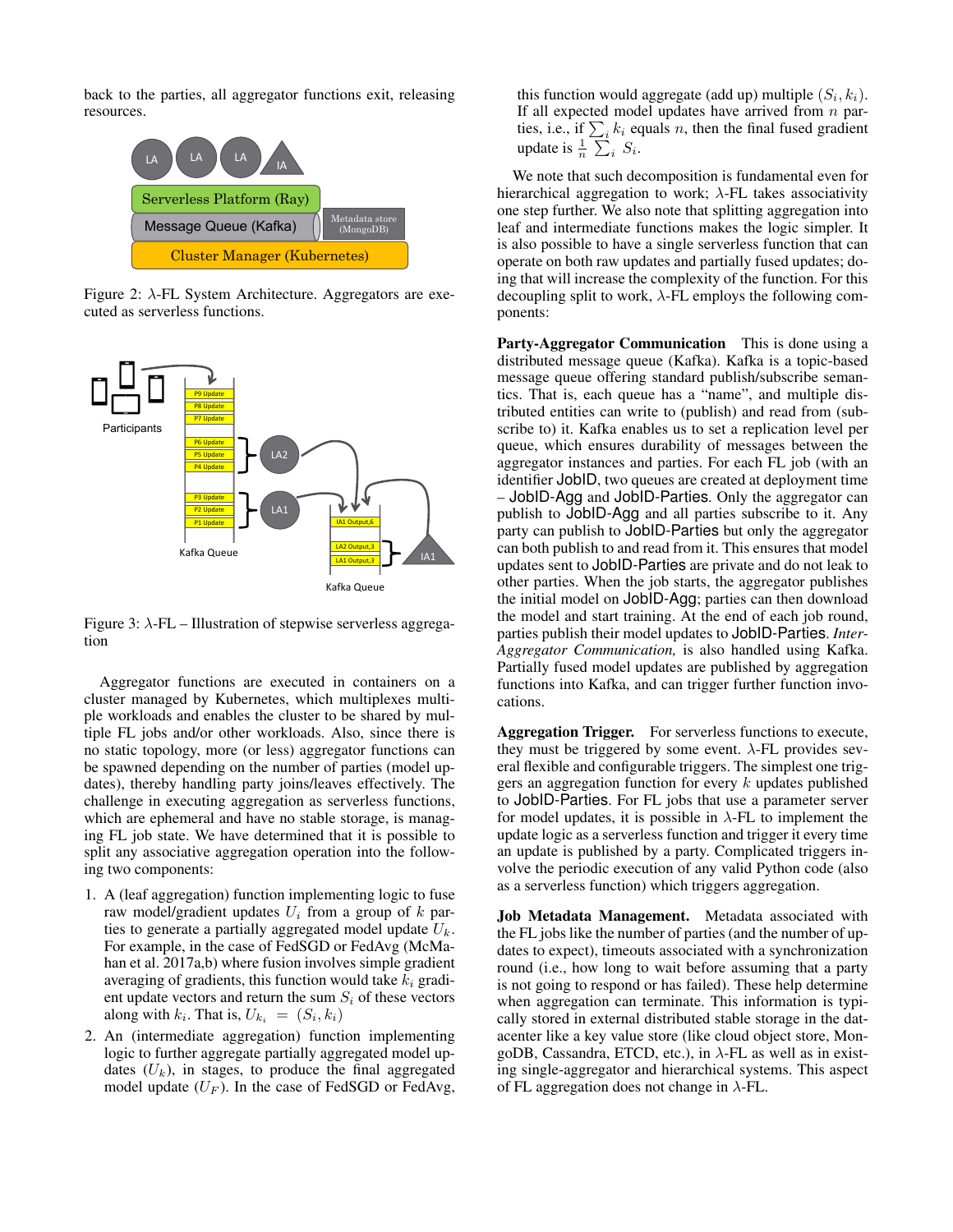Durability. Aggregation checkpointing for fault tolerance determines how frequently the aggregator checkpoints its state to external stable storage. While this is needed for traditional FL platforms,  $\lambda$ -FL does not use checkpointing. If the execution of a serverless aggregation function fails, it is simply restarted. All aggregator state (updates from parties, partially fused models, etc) is durably stored in message queues. This aspect of  $\lambda$ -FL is vital to understanding  $\lambda$ -FL's resource usage; we observe that the resource overhead of using message queues is equal to that of checkpointing using cloud object stores in single/hierarchical aggregator schemes.

# Implementation and Elastic Scaling

We implement  $\lambda$ -FL using the popular Ray (Moritz et al. 2018) distributed computing platform. Ray provides several abstractions, including powerful serverless functions (Ray remote functions). We explored a couple of alternate implementations, including KNative (Kubernetes 2021) and Apache Flink (Carbone et al. 2015), and settled on Ray because it provides arbitrarily long serverless functions, is well integrated with common Python libraries (numpy, scikitlearn, Tensorflow and PyTorch) and provides the freedom to use accelerators if necessary. Ray's internal message queue could have been used in lieu of Kafka, but we found Kafka to be more robust. Aggregation triggers are implemented using Ray, and support typical conditions on JobID-Parties (receipt of a certain number of messages, etc.), but are flexible enough to execute user functions that return booleans (whether aggregation should be triggered or not).

Our implementation using Ray executes on the Kubernetes cluster manager. Ray's elastic scaler can request additional Kubernetes pods to execute serverless functions, depending on how frequently aggregation is triggered. It is also aggressive about releasing unused pods when there are no model updates pending. When aggregation is triggered, groups of model updates are assigned to serverless function invocations. Each invocation is assigned 2 vCPUs and 4GB RAM (this is configurable). If there are insufficient pods to support all these invocations, Ray autoscales to request more Kubernetes pods. This also enables  $\lambda$ -FL to handle large scale party dropouts and joins effectively. Only the exact amount of compute required for aggregation is deployed – overheads to spawn tasks on Kubernetes pods and create new pods are minimal, as demonstrated in our empirical evaluation.

It is also vital to ensure that model updates are not consumed twice by aggregation functions. When aggregation is triggered for a model update in a Kafka queue, it as marked using a flag. The flag is released only after the output of the function is written to Kafka. If the aggregation function crashes, Ray restarts it, thereby guaranteeing "exactly once" processing and aggregation semantics.

#### Evaluation

In this section, we evaluate the efficacy of using serverless functions for FL aggregation, in  $\lambda$ -FL, by examining whether (1) serverless functions increase the latency of an FL job, as perceived by a participant, and (2) serverless functions decrease the resources needed for aggregation and cost.

# **Metrics**

When compared to a static hierarchical deployment of aggregator instances, serverless functions are dynamically instantiated in response to model updates. Deployment of serverless functions takes a small amount of time  $\left($  < 100 milliseconds) and elastic scaling of a cluster in response to bursty model update can also take 1-2 seconds. Consequently, the overhead of aggregation in  $\lambda$ -FL will usually manifest in the form of increased *aggregation latency*. Given that aggregation depends on whether the expected number of model updates are available, we define *aggregation latency* as the time elapsed between the reception of the last model update and the availability of the aggregated/fused model/ gradient. It is measured for each FL synchronization round, and the reported numbers in the paper are averaged over all the rounds of the FL job. We want aggregation latency to be as low as possible.

The benefit of using serverless technologies is to improve resource utilization and prevent "idle waiting" for model updates. We execute both hierarchical aggregation and  $\lambda$ -FL using containers on Kubernetes pods in our datacenter, and measure the number of *container seconds* used by an FL job from start to finish. This includes all the resources used by the ancillary services, including MongoDB (for metadata), Kafka and Cloud Object Store. Measuring *container seconds* helps us use publicly available pricing from cloud providers like Microsoft Azure to project the monetary cost of aggregation, in both cases, and project cost savings.

# Experimental Setup

Aggregation was executed on a Kubernetes cluster on CPUs, using Docker containers. Each container (hierarchical or serverless) was equipped with 2 vCPUs (2.2 Ghz, Intel Xeon 4210) and 4 GB RAM. For hierarchical aggregation, each instance was encapsulated using the Kubernetes service abstraction. Parties were emulated, and distributed over four datacenters (different from the aggregation datacenter) to emulate geographic distribution. Each party was also executed inside Docker containers (2 vCPUs and 4 GB RAM) on Kubernetes, and these containers had dedicated resources. We actually had parties running training to emulate realistic federated learning, as opposed to using, e.g., Tensorflow Federated simulator.

We used two FL jobs (i) training EfficientNet-B7 (Tan and Le 2019) on CIFAR-100 (Krizhevsky 2009), and (ii) VGG16 (Das et al. 2018) on RVL-CDIP (Harley, Ufkes, and Derpanis 2015) document classification dataset. Our goal here is to measure latency and resource utilization and not invent new FL optimization algorithms. Hence, we partitioned the datasets randomly and uniformly among the parties to create an IID scenario. We used Federated SGD for both the jobs. Each job was executed for 50 synchronization rounds.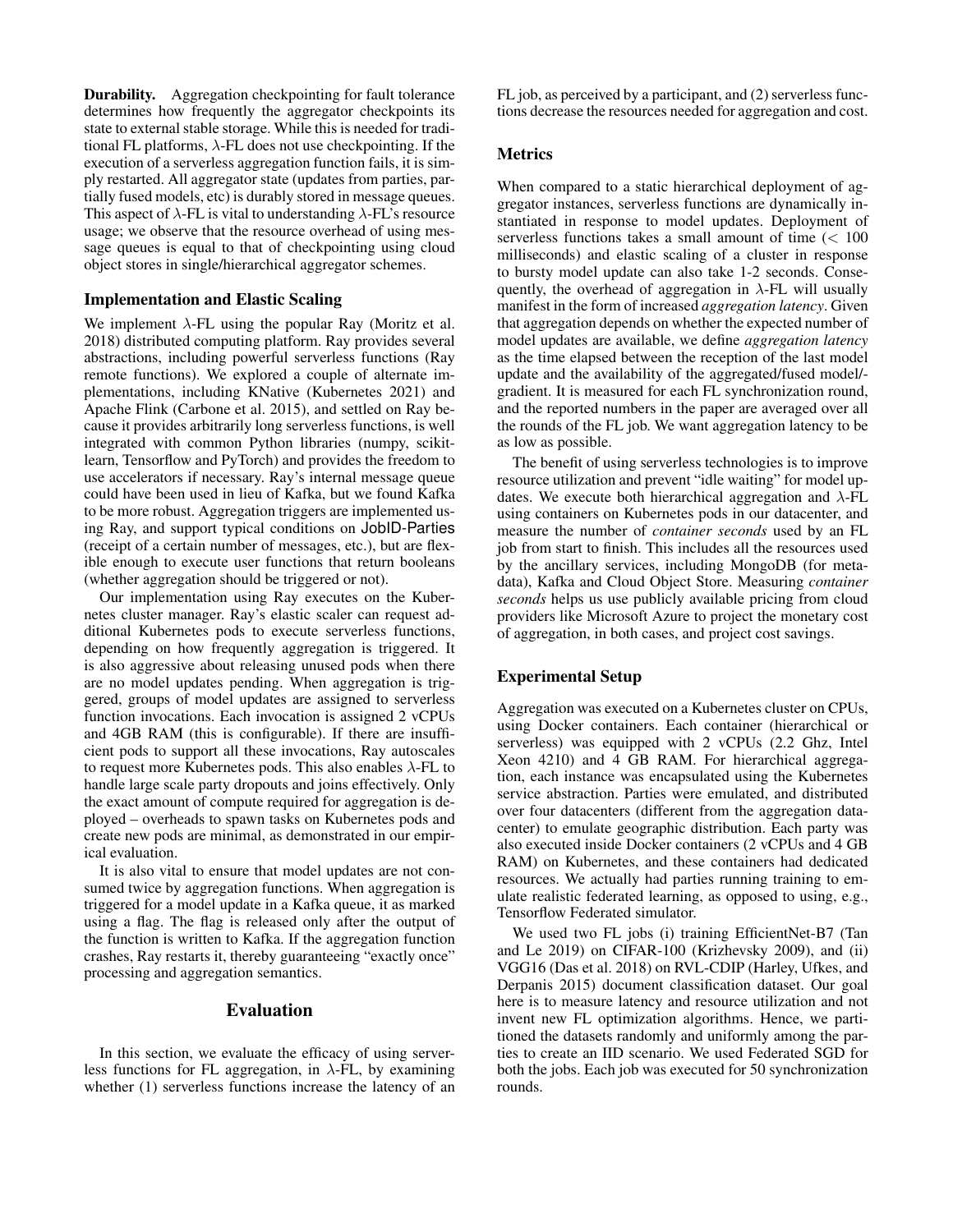

Figure 4: Aggregation Latency (s) – time taken for aggregation to finish after the last model update is available. EfficientNet-B7 and CIFAR100.



Figure 5: Aggregation Latency (s) – time taken for aggregation to finish after the last model update is available. VGG16 on RVL-CDIP.

### Aggregation Latency

First, we consider a scenario where the number of parties remains constant throughout the FL job, for all synchronization rounds. We measure aggregation latency every synchronization round, and Figures 4 and 5 plot the average of these measurements. Figures 4 and 5 illustrate how aggregation latency varies as the number of parties increases; we see an increase in latency, but the trend is sub-linear for both hierarchical and serverless aggregation (latency increases by up to  $\approx$  4  $\times$  when the number of parties increases 1000 $\times$ ). This is expected, due to the data parallelism in hierarchical and serverless aggregation. We also observe that the aggregation latency of  $\lambda$ -FL is very close to that of hierarchical aggregation, and decreases as the absolute value of the latency increases. It is 0.98% for EfficentNet/CIFAR100 and 1.85% for VGG16/RVL-CDIP at 10,000 parties. Thus, we observe that the runtime overhead of using serverless functions is minimal.

Next, we illustrate how  $\lambda$ -FL can handle parties joining in the middle of the job with minimal impact on aggregation latency. For this, we consider a single synchronization

|             | $#$ parties Hierarchical(s) | $S$ erverless $(s)$ | Hierarchical<br><i>Serverless</i> |  |
|-------------|-----------------------------|---------------------|-----------------------------------|--|
| 100<br>1000 | 4.58<br>12.46               | 1.57<br>4.34        | 2.92x<br>2.87x                    |  |
| 10000       | 15.59                       | 4 82                | 3.23x                             |  |

Table 1: Effect of 20% party joins on aggregation latency (seconds). EfficientNet-B7 and CIFAR100.

| # parties | Hierarchical (s) | Serverless (s) | Hierarchical<br>Serverless |  |
|-----------|------------------|----------------|----------------------------|--|
| 100       | 10.59            | 4.29           | 2.47x                      |  |
| 1000      | 17.6             | 6.45           | 2.73x                      |  |
| 10000     | 26.82            | 7.4            | 3.62x                      |  |

Table 2: Effect of 20% party joins on aggregation latency (seconds). VGG16 on RVL-CDIP.

round, and increase the number of parties by 20%. Tables 1 and 2 illustrate the aggregation latency when 20% more parties send model updates at the end of the synchronization round. Serverless aggregation needs no overlay reconfiguration, while hierarchical aggregation needs to add more aggregator instances and reconfigure the tree. This manifests as a significant increase in aggregation latency  $(2.47 \times$  to  $3.62\times$ ). This is due to the fact that the number of serverless function invocations depends on the aggregation workload, and partially aggregated updates have to be only stored in message queues. However, with a tree overlay, new aggregator nodes have to be instantiated and the topology changed.

### Resource Utilization & Cost

Tables 3 and 4 measure the total resource utilization in terms of container seconds for both FL jobs with active participants. These tables illustrate the real benefits of using serverless aggregation, with  $> 85\%$  resource and cost savings for the EfficientNet-B7/CIFAR100 job and > 90% savings for VGG16/RVL-CDIP. We also observe that, while compute resources needed for aggregation increase with the number of participants for both hierarchical and serverless aggregation, the amount of resource and cost savings remains fairly consistent. We use Microsoft Azure's container pricing for illustrative purposes only; pricing is similar for other cloud providers.

We stress that the experiments in Tables 3 and 4 are *conservative*; they assume active participation. That is, parties have dedicated resources to the FL job, parties do not fail in the middle of training, and training on parties for each round starts immediately after a global model is published by the aggregator. In realistic scenarios, parties (e.g., cell phones or laptops or edge devices) perform many functions other than model training, have other tasks to do and can only be expected to respond over a period of time (response timeout). Depending on the deployment scenario, this can be anywhere from several minutes to hours. Table 5 illustrates resource and cost savings when response timeout is set to *a*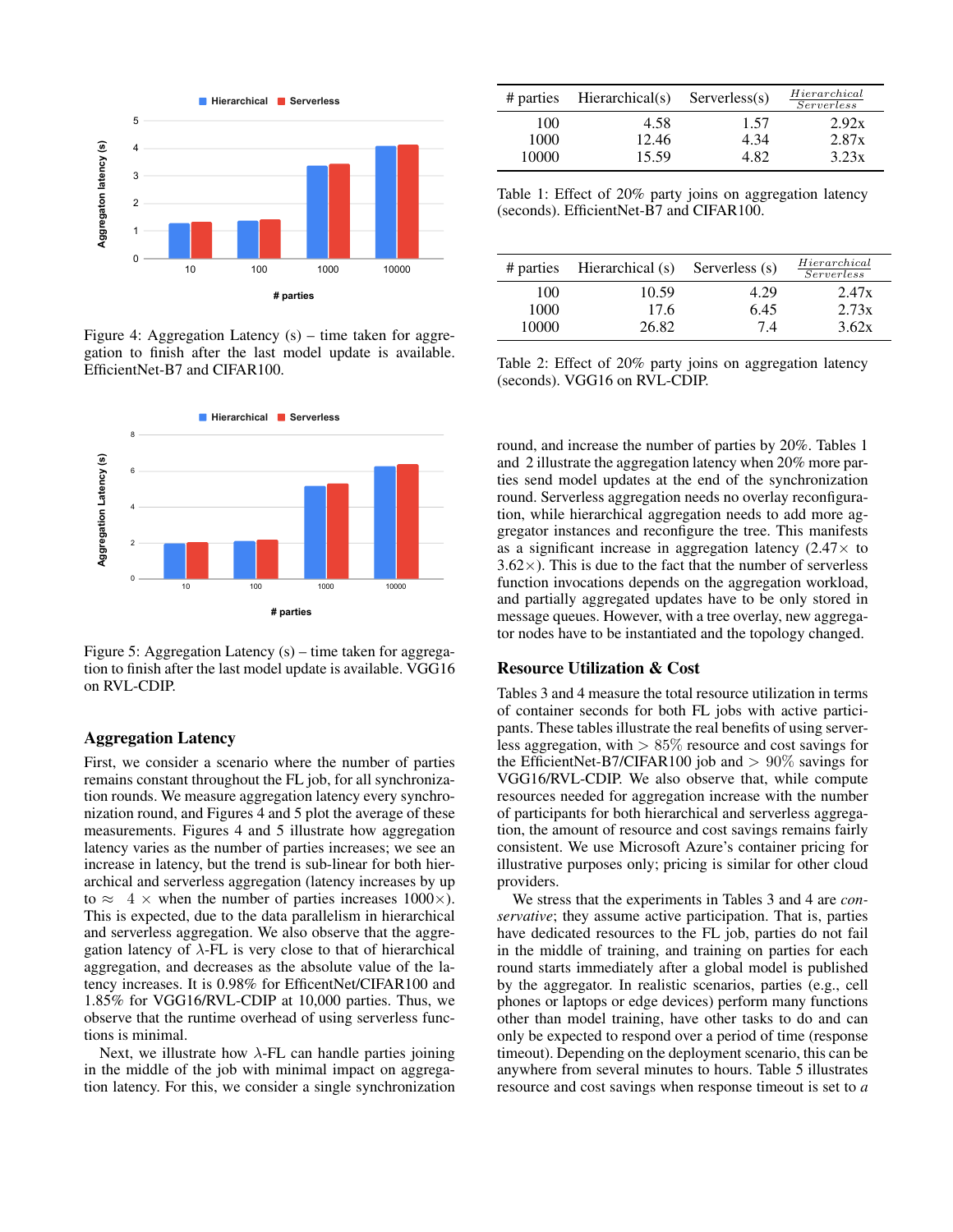| Total container seconds |              | Proj. Total cost (USD) |                  |              |            |                     |
|-------------------------|--------------|------------------------|------------------|--------------|------------|---------------------|
| # parties               | Hierarchical | Serverless             | Cost/container/s | Hierarchical | Serverless | Cost Savings $(\%)$ |
| 10                      | 1723         | 228                    | 0.0002692        | 0.46         | 0.06       | 86.96%              |
| 100                     | 2653         | 351                    | 0.0002692        | 0.71         | 0.09       | 87.32%              |
| 1000                    | 22340        | 2951                   | 0.0002692        | 6.01         | 0.79       | 86.86%              |
| 10000                   | 298900       | 40849                  | 0.0002692        | 80.46        |            | 86.33%              |

Table 3: Resource usage and projected cost. EfficientNet-B7 on CIFAR100. Active Participants. Container cost is in USD, obtained from Microsoft Azure's public pricing table (Microsoft 2021).

| Total container seconds |              | Proj. Total cost (USD) |                  |              |            |                     |
|-------------------------|--------------|------------------------|------------------|--------------|------------|---------------------|
| # parties               | Hierarchical | Serverless             | Cost/container/s | Hierarchical | Serverless | Cost Savings $(\%)$ |
| 10                      | 2002         | 166                    | 0.0002692        | 0.54         | 0.04       | 91.7                |
| 100                     | 3016         | 229                    | 0.0002692        | 0.81         | 0.06       | 92.41               |
| 1000                    | 25254        | 1937                   | 0.0002692        | 6.8          | 0.52       | 92.33               |
| 10000                   | 337782       | 28543                  | 0.0002692        | 90.93        | 7.68       | 91.55               |

Table 4: Resource usage and projected cost. VGG16 on RVL-CDIP. Active Participants. Container cost is in USD, obtained from Microsoft Azure's public pricing table (Microsoft 2021).

*modest* 10 minutes per aggregation round. Thus, our experiments reinforce our confidence that serverless aggregation can lead to significant resource and cost savings with minimal overhead.

#### Related Work

Parallelzing FL aggregation using a hierarchical topology has been explored by (Bonawitz et al. 2019), though the design pattern was introduced by and early work on datacenter parallel computing (Kumar 2002). While (Bonawitz et al. 2019) uses hierarchical aggregation, its programming model is different from  $\lambda$ -FL. Its primary goal is scalability and consequently, it deploys long lived actors instead of serverless functions.  $\lambda$ -FL aims to make FL aggregation resource efficient, elastic in addition to being scalable; and use off-the-shelf open source software like Ray, Kafka and Kubernetes.

Another closely related concurrent work is Fed-Less (Grafberger et al. 2021), which predominantly uses serverless functions for the training side (party side) of FL. FedLess is able to use popular serverless technologies like AWS Lambda, Azure functions and Openwhisk to enable clients/parties on cloud platforms perform local training and reports interesting results on using FaaS/serverless instead of IaaS (dedicated VMs and containers) to implement the party side of FL. It also has the ability to run a single aggregator as a cloud function, but does not have the ability to parallelize aggregation, and does not seem to scale beyond 200 parties (with 25 parties updating per FL round, per (Grafberger et al. 2021)). Our work in  $\lambda$ -FL has the primary goal of parallelizing and scaling FL aggregation. Fedless (Grafberger et al. 2021) also does not adapt aggregation based on party behavior, and it is unclear whether parties on the edge (phones/tablets) can train using FedLess.

A number of ML frameworks – Siren (Wang, Niu, and Li 2019), Cirrus (Carreira et al. 2019) and the work by LambdaML (Jiang et al. 2021) use serverless functions for centralized (not federated) ML and DL training. Siren (Wang, Niu, and Li 2019) allows users to train models (ML, DL and RL) in the cloud using serverless functions with the goal to reduce programmer burden involved in using traditional ML frameworks and cluster management technologies for large scale ML jobs. It also contains optimization algorithms to tune training performance and reduce training cost using serverless functions. Cirrus (Carreira et al. 2019) goes further, supporting end-to-end centralized ML training workflows and hyperparameter tuning using serverless functions. LambdaML (Jiang et al. 2021) analyzes the costperformance trade-offs between IaaS and serverless for datacenter/cloud hosted centralized ML training. LambdaML supports various ML and DL optimization algorithms, and can execute purely using serverless functions or optimize cost using a hybrid serverless/IaaS strategy. λ-FL differs from Siren, Cirrus and LambdaML in significant ways – Distributed ML (in Siren, Cirrus and LambdaML) is different from FL. Distributed ML involves centralizing data at a data center or cloud service and performing training at a central location. In contrast, with FL, data never leaves a participant. FL's privacy guarantees are much stronger and trust requirements much lower than that of distributed ML.

The term "serverless" has also been used to refer to peerto-peer (P2P) federated learning, as in (Chadha, Jindal, and Gerndt 2020; Niu et al. 2020; Hegedüs, Danner, and Jelasity 2019). In such systems, aggregation happens over a WAN overlay and not in a datacenter. The first step involves establishing the overlay network, by following existing technologies like publish/subscribe overlays, peer discovery, etc (Eugster et al. 2003; Hirzel et al. 2014). The next step involves establishing a spanning tree over the P2P overlay, routing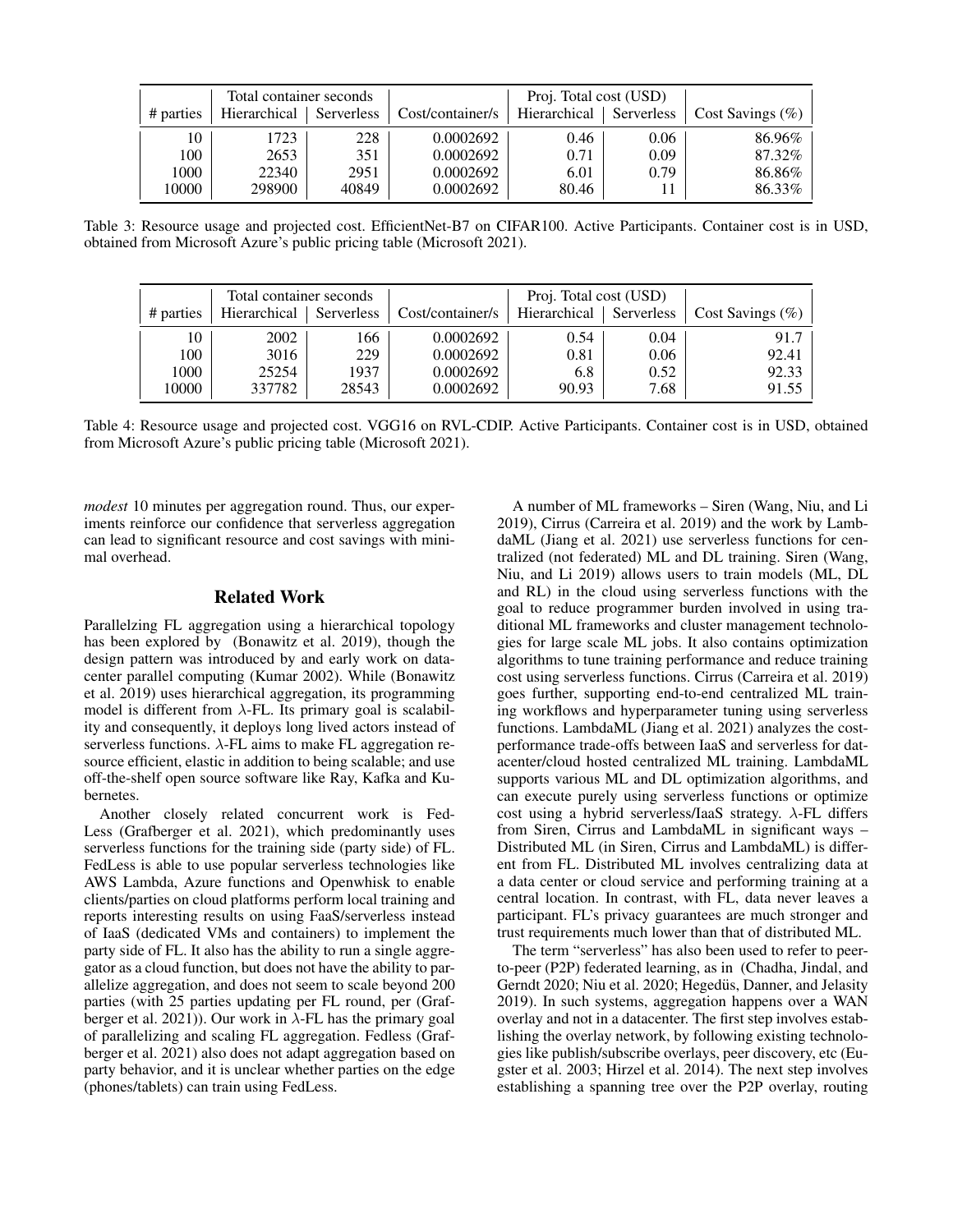| Total container seconds |       | Proj. Total cost (USD) |            |                  |              |            |                     |
|-------------------------|-------|------------------------|------------|------------------|--------------|------------|---------------------|
| # parties               |       | Hierarchical           | Serverless | Cost/container/s | Hierarchical | Serverless | Cost Savings $(\%)$ |
|                         | 10    | 33043                  | 250        | 0.0002692        | 8.9          | 0.07       | 99.21\%             |
|                         | 100   | 33015                  | 385        | 0.0002692        | 8.89         | 0.1        | 98.88%              |
|                         | 1000  | 480036                 | 2973       | 0.0002692        | 129.23       | 0.8        | 99.38%              |
|                         | 10000 | 4500038                | 40870      | 0.0002692        | 1211.41      |            | 99.09%              |

Table 5: Resource usage and projected cost. VGG16 on RVL-CDIP. Intermittent participants updating over a 10 minute interval for every synchronization round. Container cost is in USD, obtained from Microsoft Azure's public pricing table (Microsoft 2021).

updates along the spanning tree and aggregating at each node on the tree. Gossip based learning, (Hegedüs, Danner, and Jelasity 2019) does not construct overlays but uses gossip-based broadcast algorithms to deliver and aggregate model updates in a decentralized manner. While these techniques are scalable and (in the case of gossip algorithms) fault tolerant, they do require either (i) that the model be revealed to more entities during routing, or (ii) homomorphic encryption (Jayaram et al. 2020) which can be challenging both from a key agreement and model size explosion standpoints, or (iii) differential privacy (Abadi et al. 2016) which reduces model accuracy in the absence of careful hyperparameter tuning.

### Conclusions and Future Work

In this paper, we have presented  $\lambda$ -FL, a system for serverless aggregation in federated learning. We have described the predominant way of parallelizing aggregation using a tree topology and examined its shortcomings. We have demonstrated how serverless/cloud functions can be used to effectively parallelize and scale aggregation while eliminating resource wastage and significantly reducing costs. Our experiments show that the overhead of using serverless for aggregation is minimal, but resource and cost savings are substantial. We also demonstrate that serverless aggregation can effectively handle changes in the number of participants in the FL job.

We are currently working to extend this work in a number of directions: (i) increasing the dependability and integrity of aggregation using trusted execution environments (TEEs), (ii) effectively supporting multi-cloud environments by using service mesh (like Istio) to find the best aggregator function to route a model update to, and (iii) extending serverless aggregation to more optimization algorithms, especially those that employ compression strategies like sketching.

# References

Abadi, M.; Chu, A.; Goodfellow, I.; McMahan, H. B.; Mironov, I.; Talwar, K.; and Zhang, L. 2016. Deep Learning with Differential Privacy. In *CCS '16*.

Aono, Y.; Hayashi, T.; Wang, L.; Moriai, S.; et al. 2017. Privacy-preserving deep learning via additively homomorphic encryption. *IEEE Transactions on Information Forensics and Security*, 13(5): 1333–1345.

Bonawitz, K.; Eichner, H.; Grieskamp, W.; Huba, D.; Ingerman, A.; Ivanov, V.; Kiddon, C.; Konečnỳ, J.; Mazzocchi, S.; McMahan, H. B.; et al. 2019. Towards federated learning at scale: System design. *arXiv preprint arXiv:1902.01046*.

Carbone, P.; Katsifodimos, A.; Ewen, S.; Markl, V.; Haridi, S.; and Tzoumas, K. 2015. Apache Flink™: Stream and Batch Processing in a Single Engine. *Bulletin of the IEEE Computer Society Technical Committee on Data Engineering*, 36(4): 28–38.

Carreira, J.; Fonseca, P.; Tumanov, A.; Zhang, A.; and Katz, R. 2019. Cirrus: A Serverless Framework for End-to-End ML Workflows. In *SoCC '19*, 13–24. New York, NY, USA: ACM.

Chadha, M.; Jindal, A.; and Gerndt, M. 2020. Towards Federated Learning Using FaaS Fabric. In *Proceedings of the 2020 Sixth International Workshop on Serverless Computing*, WoSC'20, 49–54. New York, NY, USA: Association for Computing Machinery. ISBN 9781450382045.

Das, A.; Roy, S.; Bhattacharya, U.; and Parui, S. K. 2018. Document Image Classification with Intra-Domain Transfer Learning and Stacked Generalization of Deep Convolutional Neural Networks. arXiv:1801.09321.

Dayan, I. e. a. 2021. Federated learning for predicting clinical outcomes in patients with COVID-19. *Nature Medicine*.

DLG git repository. 2020. Deep Leakage From Gradients. https://github.com/mit-han-lab/dlg.

Eugster, P. T.; Felber, P. A.; Guerraoui, R.; and Kermarrec, A.-M. 2003. The Many Faces of Publish/Subscribe. *ACM Comput. Surv.*, 114–131.

Geiping, J.; Bauermeister, H.; Dröge, H.; and Moeller, M. 2020. Inverting Gradients–How easy is it to break privacy in federated learning? *arXiv preprint arXiv:2003.14053*.

Grafberger, A.; Chadha, M.; Jindal, A.; Gu, J.; and Gerndt, M. 2021. FedLess: Secure and Scalable Federated Learning Using Serverless Computing. arXiv:2111.03396.

Harley, A. W.; Ufkes, A.; and Derpanis, K. G. 2015. Evaluation of Deep Convolutional Nets for Document Image Classification and Retrieval. In *International Conference on Document Analysis and Recognition*, 991–995. IEEE.

Hegedüs, I.; Danner, G.; and Jelasity, M. 2019. Gossip Learning as a Decentralized Alternative to Federated Learning. In *DAIS*.